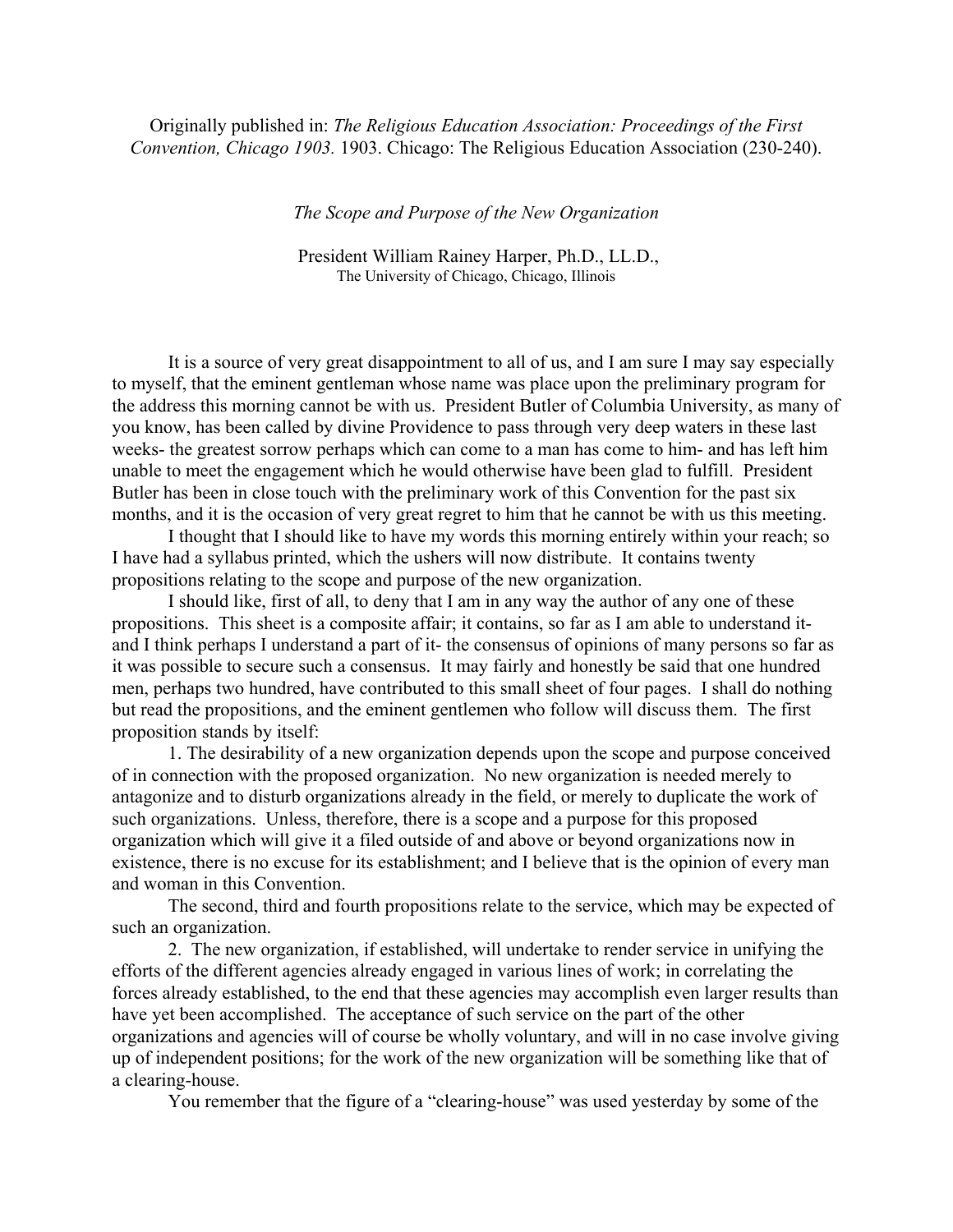speakers; and some of us who are familiar with the work of charity organizations in the city, the bringing together of the various organizations under one centralized force, know what a clearinghouse means in connection with an organization.

3. But the new organization will not simply unify, it will undertake to render service in stimulating present agencies to greater effort, such aid being furnished through suggestion; through the publication of information concerning the work at large; through the provision of larger and better opportunities for these agencies to confer together; and through the help derived form the personal contact with each other of those interested in the same divisions of work.

A body of men working together, looking out over the whole field, surely ought to be able to make suggestions to the different agencies in different parts of the field. What is needed more than anything else is a bureau of information, and organization to collect statistics and give information to those who desire it. A large part of our inefficiency is due solely to ignorance of the facts with reference to work now being done. Further, the beneficial results of such a conference as this, of men and women coming from different states and from different organizations, are easily understood. Thus this new organization will at once unify and stimulate, but more than this:

4. It will undertake to render service in creating new agencies where no agencies now exist- agencies for special lines of work in which as yet no united effort has been exerted; as well as in working out new plans which may be found helpful in lines of work already established. Here a long list of examples might be given. We may think of the educational work for the people at large in church art and architecture and in church music- a filed that is almost wholly neglected; of effort from a new point of view in relation to religious and moral education in the public schools, according to the lines that were indicated yesterday; of the proposal of new plans of using to advantage the many libraries established in our villages and cities. Think what a power the Carnegie libraries throughout the country may be made to be if they are brought into touch with the Sunday schools and with religious work, and hundreds of these libraries have already indicated their willingness to come into such a relationship; all that is needed is a guiding hand to bring them together. Then, again, there are the fields of the Sunday school, the Young People's Societies, and the Christian Associations. It is perfectly evident- the speakers gave us this information yesterday- that much is to be done still in every field of religious education, and that some fields have scarcely yet been touched. This should be the purpose- to unify, to stimulate, to assist, to create. But now, how will the organization attempt to do this? A few propositions, if you please, upon that side:

5. This work would be undertaken in part through the holding of an annual convention. Such a convention will lead men to formulate and pronounce important thought upon these particular subjects; for example, a great text-book will have been given to the world when the Proceedings of this Convention are published. It will bring into sympathetic touch with each other those who are interested in subjects and who are able to attend the meetings; a convention held every year in some great center will quicken the life and interest of the community in which the convention is held. It will furnish literary material of the highest value for the use of those who are not able to attend the convention itself, but who desire assistance and information along these lines. There are many conventions being held- perhaps too many; but after all there is a work which a convention can do—a convention like this, an annual convention—that can be done in no other way.

6. Again, the new organization will work through the instrumentality of departmental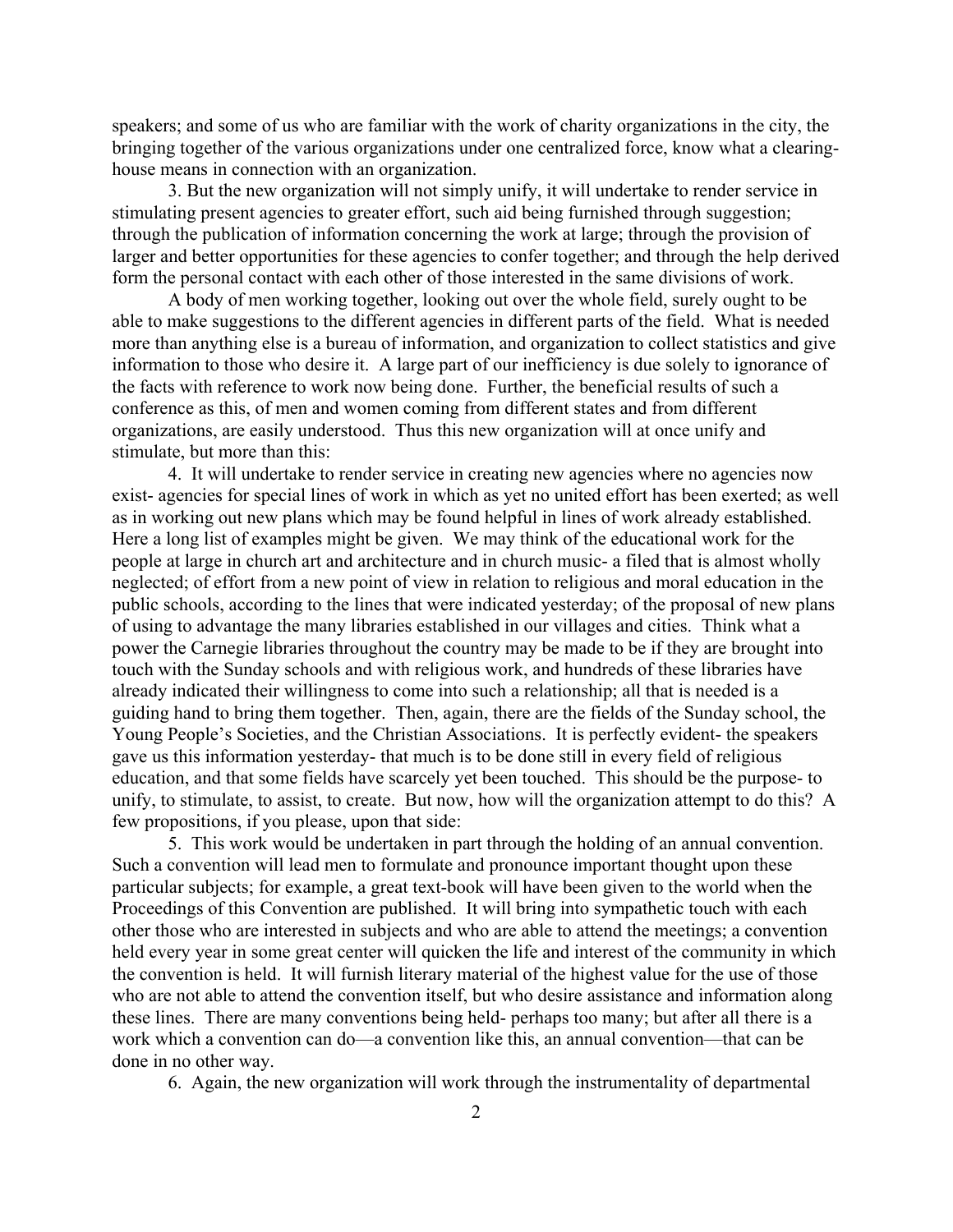organization, in which each special division of the subject of religious education will form a separate department.

Sometimes I think we are prone to suppose that the Sunday school is the only agency; more emphasis seems to be given to that agency than to any other. It deserves all the emphasis that can be placed upon it, but I think we ought to remember that the Sunday school is only one of fifteen or sixteen departments of religious and moral education. Each department thus constituted will hold special conferences and conventions intended to further an intelligent interest in the subject; while the representatives of different departments, living with in a certain district, where a county, or a state, or a group of states, will join in combined effort along all the lines thus organized.

Among these departments would be perhaps a department of Universities and Colleges, and there is no field today more open influence in this respect. Too many colleges, especially in connection with Christian denominations and in fact under ecclesiastical control, are doing less than they ought—to say the least—for religious education and for biblical study. Another department would deal with Theological Seminaries. We heard last night, indeed two or three times yesterday, of the need of a new kind of training in theological seminaries for the ministers of the future. Other departments would relate to Churches and Pastors, Sunday Schools, Public Secondary Schools, Public Elementary Schools, Private Schools—for the work in private schools must be put upon a different basis from that of public schools, Training schools, Christian Associations, Young People's Societies, the Home, the Libraries, the Press, Correspondence Instruction, Religious Art, and Religious Music. There are many others, but these are some of the great branches of the work; and of these it will be seen that the Sunday school is only one agency.

7. The new organization, in addition to the annual convention which it ought to conduct, and in addition to these various departments which it ought to establish and organize, will include the establishment of a central Board of Directors, which will constitute the executive body of the Association, and, as such, arrange the programs of special and general conventions, secure by proper means the co-ordination of the work of the departments, and carry into effect the decisions of the Association at large and of these several departments.

An Association, with this annual convention and its district conventions, with its departmental organizations along the lines suggested, and with this central body working and guiding and helping all, surely will be able to unify, to stimulate, to assist, and to create.

8. In this organization the Board of Directors should surely be made up of officers and members selected annually in open convention form among those who are deeply interested in the cause. The members of such a Board of Directors, who are given this responsible position of directing the work as a whole, should represent the various countries (for this work should not be limited to our own country), states, territories, and districts, which furnish the membership of the Association. But not only this; such a Board of Directors should represent as fully as possible also the various religious denominations, and the various schools of religious opinion recognized as Christian. Still further, such a Board of Directors must represent the various divisions of Christian activity, whether they are educational, evangelistic, or philanthropic.

9. A large Board of Directors, representing in this way all the different sides of the work, must of course have an Executive Board made up of the membership of the Board of Directors a small body, which will act as the legal corporation for the Association, secure, and invest or expand the funds of the Association—since funds will be needed for the work—and will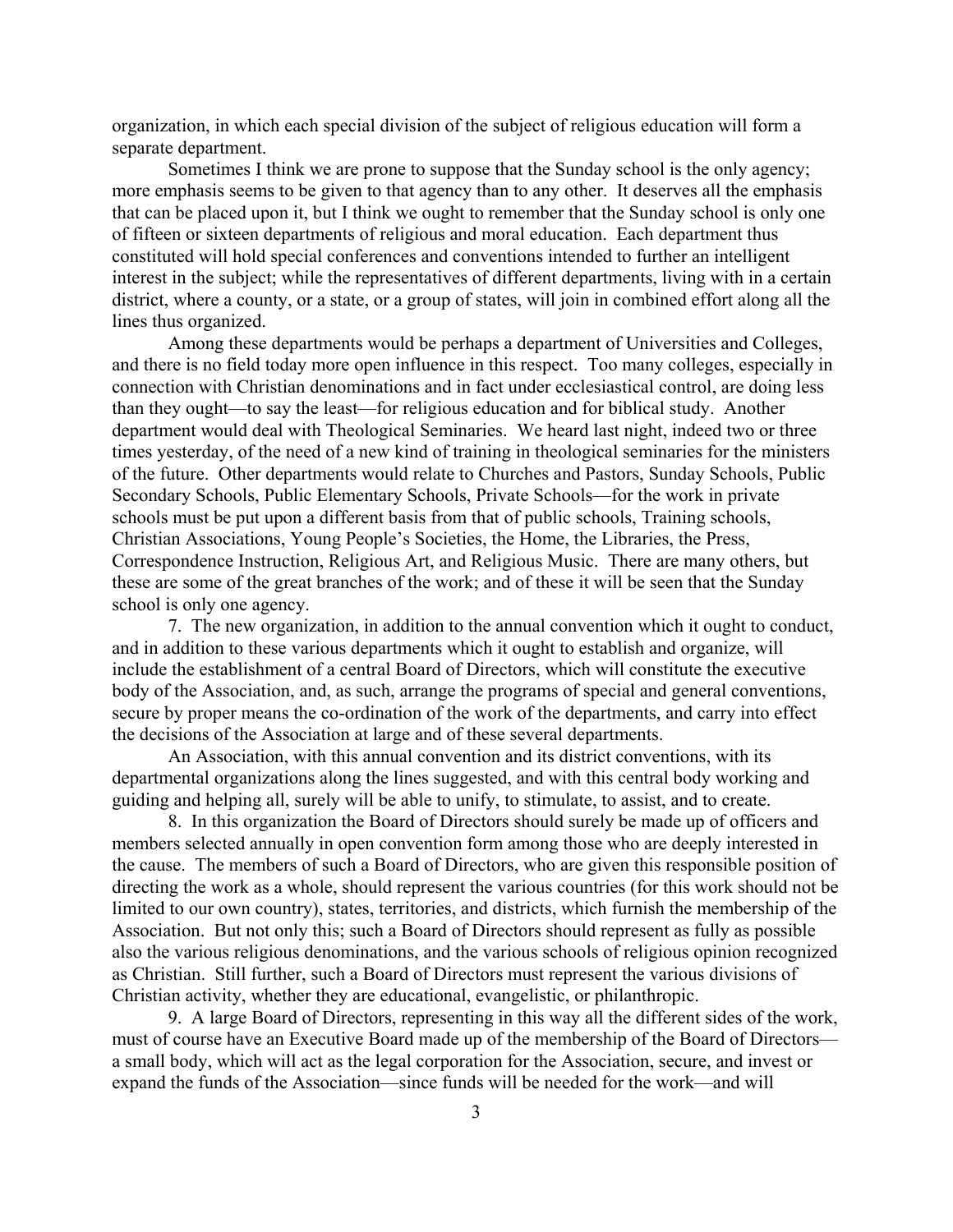represent the directors in the interval for their meetings.

10. Such an Executive Board will need Secretaries. Among these there will be the General Secretary, whose entire time will be devoted to the interests of the Association; an Editorial Secretary, to whose care will be committed the charge of all the printed publications of the Association; and a financial Secretary, who shall be charged with securing the means needed to defray the expenses of the work of the Association.

This will indicate the consensus of opinion gathered from conference after conference in many of the great cities East and West, concerning the scope and purpose, the whole extent and plan, of the proposed organization. But now let us go one step farther.

11. This Association, through its Boards and Secretaries, will have first the task of securing the funds needed for this work.

A large part of the Christian work carried on is greatly hampered by lack of funds. We do not wish such an organization as this to be in any sense commercial, or to be dependent in any way on publishing relationships; but there must be funds with which to conduct the work. These funds are needed for the defraying of the ordinary expenses of the Association; also, for conducting the special investigations proposed by the Departments. Investigation is one of the chief things, which should be undertaken, and it cannot be conducted without money. Money will also be needed for the printing and publishing of the proceedings, reports, and other literature of the Association; and for the endowment of special phases of the work, which will always require assistance. A large sum of money will be needed—as much as \$25,000 a year to pay the expenses of this organization, if it is to do its work.

12. The Association will also print and publish reports, bulletins, documents, and books, including the proceedings of the annual and of special conventions, reports of committees appointed to make special investigations, and important contributions to the cause of religious and moral education, which the Association may deem it desirable to issue.

13. The Association, through its Boards and Secretaries, will aim to encourage in various ways individual and institutional effort in the direction of religious and moral education. This will include, for example, assistance in the work of grading Sunday schools; effort to secure the introduction of courses and instruction in the curricula of colleges and universities; aid in the training of teachers; preparation of lists of books on the different subject of religious work and thought; provision of special material for the use of the daily press; organization of work for mothers' clubs; and many other similar kinds of work.

Let us now look at the movement from another point of view.

14. The Association, through its Departments, will propose to make new contributions to the cause of religious and moral education, and this will be done through the light of scientific investigations. Some of these will attempt to define more closely the true relation of religious and moral instruction to other branches of instruction, and to indicate the part which religion should perform in the development of the individual and of society. Others will undertake to correlate religious and moral instruction with the instruction in literature, history, and science now provided in the public schools. Others will seek to determine the place of the Bible in religious and moral instruction, and to set forth the best methods of using the Bible for this purpose. Still others will endeavor to point out the application of the established results of modern psychology, modern pedagogy, and modern Bible study, as these stand related to religious and moral instruction.

There is work in these lines of investigation—real, definite, scientific investigation—to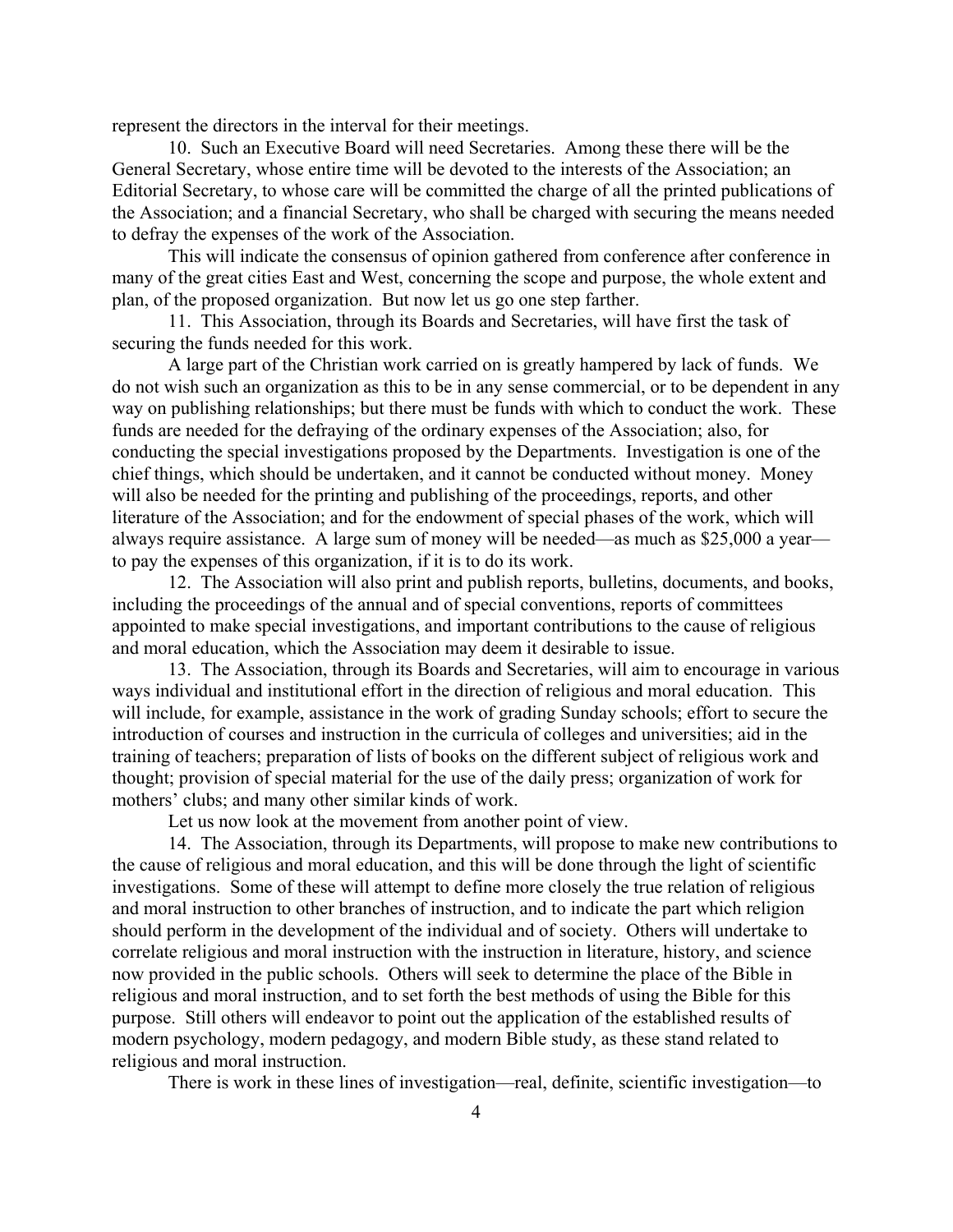occupy the time of thousands of men and women, if they will undertake it.

15. The organization must undertake, through these various departments, to carry on practical experiments. Perhaps we should not distinguish these from scientific investigation, but there may be a distinction. Some of these practical experiments will have to do with the application of religious and moral instruction to different stages of physical, mental, moral, and spiritual development; others with the adjustment of the material employed for purposes religious and moral instruction to the needs of the special sociological groups included in the Christian Associations, Young People's Societies, Bible clubs, and the like; and still others with the working out of an approximately ideal curriculum for the Bible school—a curriculum which will embody the larger substance and the better methods of a religious and moral education that is in accordance with the present status of biblical, theological, ethical, psychological, pedagogical, and scientific knowledge.

16. The Association will from time to time present constructive propositions, which shall be intended to serve as the basis for lesson-helps and text-books on various portions of such curricula.

I doubt whether the Association will ever feel inclined to undertake the issue of lessonhelps or text-books—I shall hope that it will not undertake that—but it can certainly undertake to present the basis for such. Further, it can do in its way what has been done in other ways by other Associations toward securing the more adequate training of teachers—this certainly is a great thing to be accomplished. It can undertake to place religious and moral education on as high a plane as that on which secular work has come to rest; and that of all things is the necessary thing, for the boy and girl must be led to respect religious education when it is put in comparison with secular education.

17. Now, how shall the Association do all this, with what spirit? First of all, with the scientific spirit. If there is any one point to which it seems to me we ought to pledge ourselves, it is that all the work of this organization shall be done with the truly scientific spirit, and that consequently this Association, in all its undertakings, will proceed carefully and cautiously upon the basis of fundamental principles, seeking to observe accurately the facts and from these to make deductions, and aiming to co-ordinate and systematize the material presented for consideration. The time has come for such work to be done as it has not yet been done.

18. The Association must also be controlled by what I should like to call, for lack of a better word, the universal spirit, and this will forbid the placing of emphasis upon the distinctive views of any one denomination or any one school of opinion to the exclusion of others; it may be confidently asserted that those who hold different theories of biblical history will be able to unite upon a constructive teaching of the Bible from a practical religious and moral point of view. It will likewise forbid the limitation of the work to any single phase of religious instruction, inasmuch as the time has now come for the existence of an organization, which shall not aim to supersede any of the existing agencies dealing with special phases of religious instruction, but will undertake to study and develop the subject in its entirety; this spirit will also forbid the restriction of the control to any one section of the country, or those interested in any one division of the work, or to those representing any one school of thought.

19. The Association will cultivate, above all, the cooperative spirit, and thus manifest clearly its purpose to assist all organizations working in the same field; to refuse to enter into rivalry with institutions or associations of any class; and to perform that general service which will promote the efficiency of all institutions.